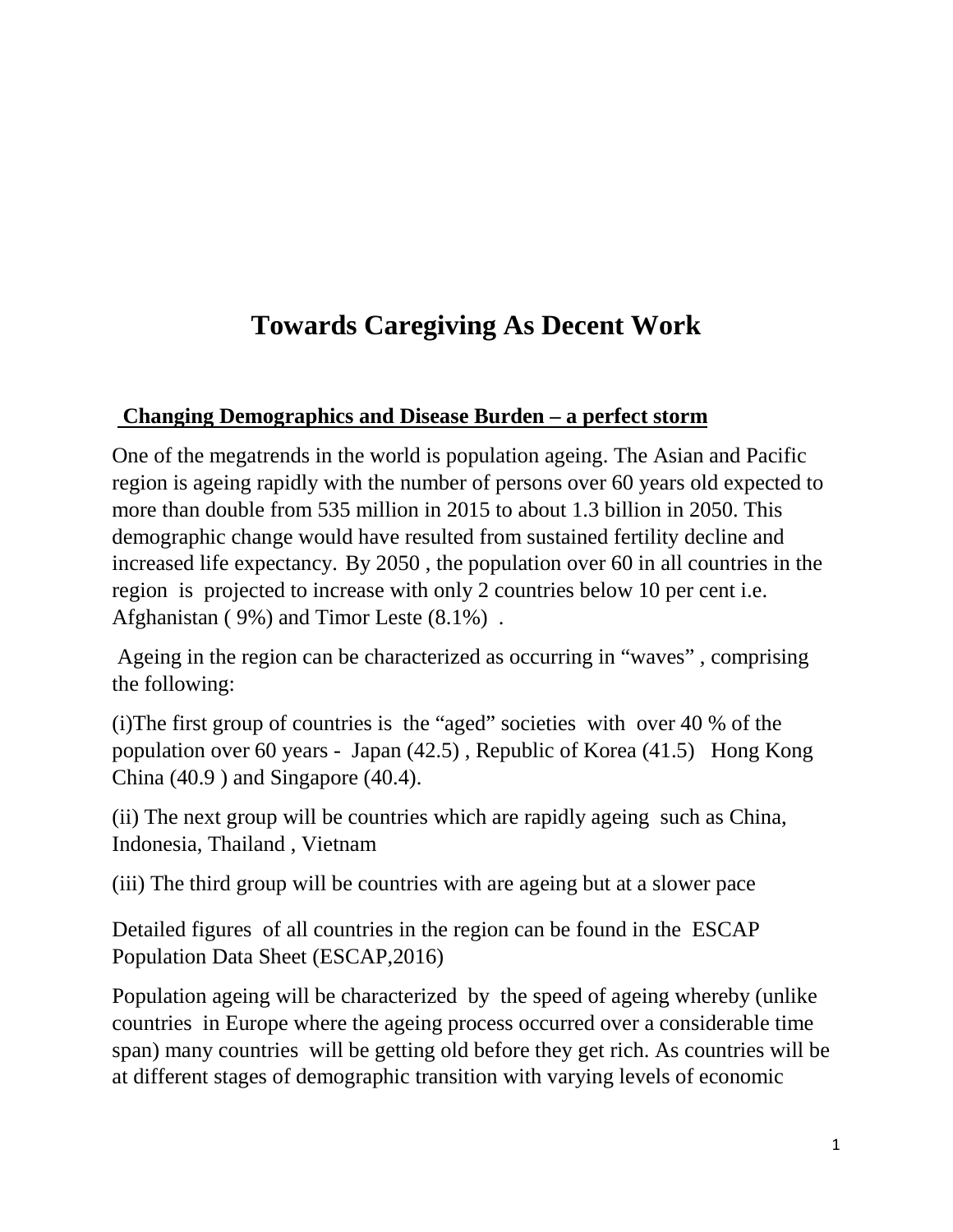development, many countries will face financial problems with addressing the concomitant economic and social challenges of rapidly ageing populations

Coupled with the speed of ageing will be other demographic characteristics - the increasing number of the older old ( with higher probability of frailty and vulnerability) , the feminization of ageing, the increasing number of single elderly and the increasing number of elderly living alone . With the family being the traditional provider of care and support , changes in the family structure of smaller family size and scattered families as well as increased female labour force participation will reduce the capacity for care and support provided by family members especially female family members who in many cultures and are traditionally household caregivers, including eldercare.

The epidemiological transition from infectious diseases to non communicable or chronic diseases will also require changes in the type of care and support including for long term care.

The convergence of the conditions and situations listed above are leading to a "perfect storm" – presenting profound challenges of an ageing population, especially for support and care

#### **The care continuum**

Countries at all income levels show very diverse patterns of long-term care in terms of balance of formal and informal services, the degree of state participation and the overall level of provision .

Care can be seen to be in a continuum, starting from prevention to primary care, acute care, step-down care /rehabilitation, community/ home care to palliative care. Primary healthcare is provided by the government, NGOs and the private sector. Intermediate and long-term care are institutional/residential or home and community based. Demand for care, especially long-term care is set to grow more rapidly because of accelerated population ageing and increased prevalence of chronic diseases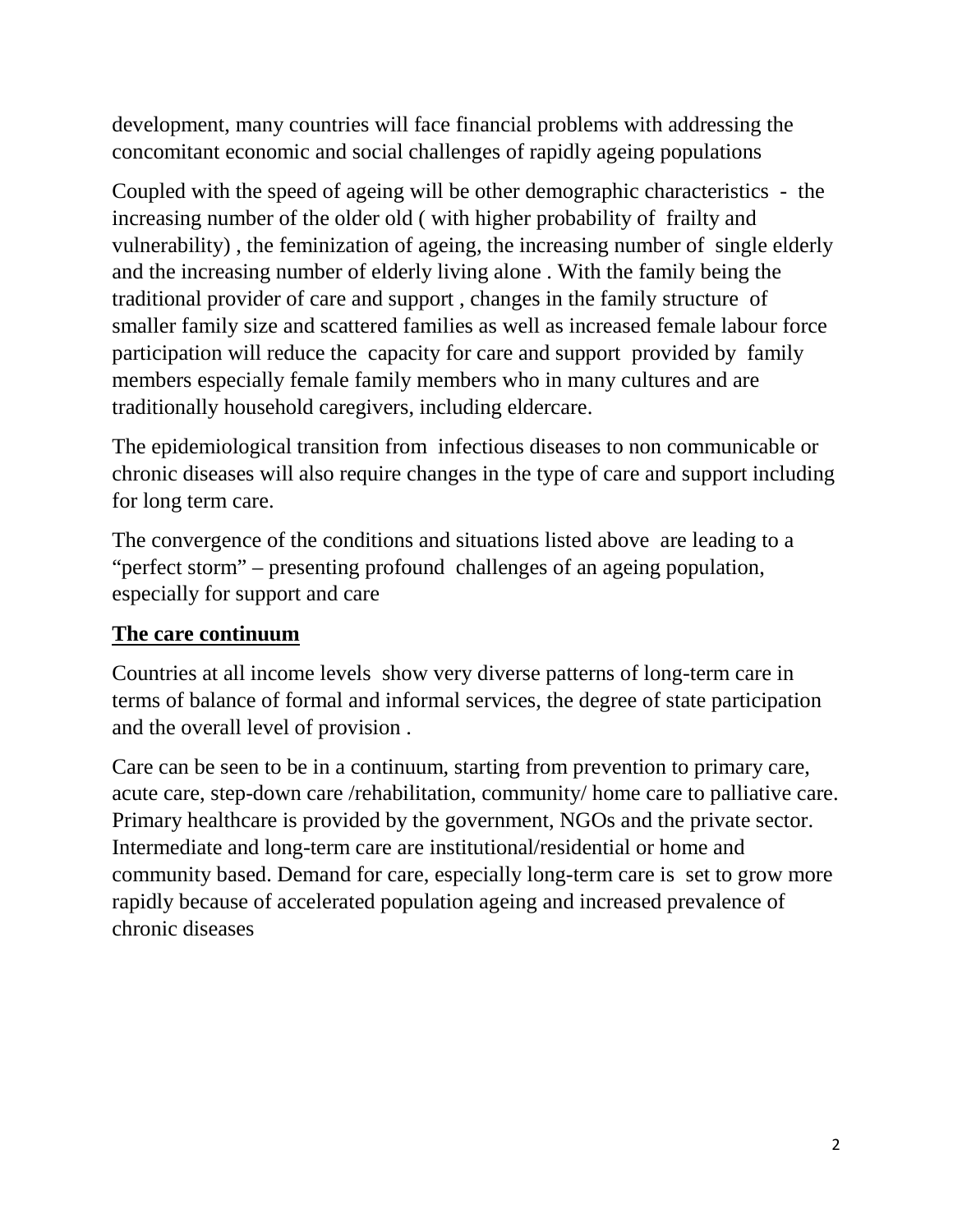#### "Continuum of Care" Long Term Care (LTC) Step-down Community/ **Primary Prevention Primary Care** Acute Care Palliative Care care/ Home Care Rehabilitation Wellness Acute Community Home-Home based Program hospitals Hospitals hospice services services Inpatient Day care facilities Hospices Residential **Nursing** Homes Source: Chin (2012)

There is a spectrum of services catering to acute, intermediate and long term needs. which is undertaken in institutional and non-institutional settings. There are essentially two categories of long term care services .The first is residential-based services which in some countries consist of community hospitals, nursing homes, respite care facilities , and hospice inpatient care

The second is community-based services which is largely utilized by those who prefer to stay at home or live in more familiar surroundings but need care and support. This category is further divided into (i) centre-based services like day care/rehabilitation centres, dementia day care centres, hospice day care centres , and (ii) home-based services which can cover home medical services, home nursing services, home help services and home therapy services.

The workforce is a spectrum ranging from highly skilled medical practitioners and specialists, allied health professions (especially physiotherapy, occupational therapy, diagnostic radiography, radiation therapy), nursing staff to informal paid and unpaid caregivers and family caregivers. There are also countries with community-based organizations like older people's association and intergenerational self help groups where volunteers are deployed to provide home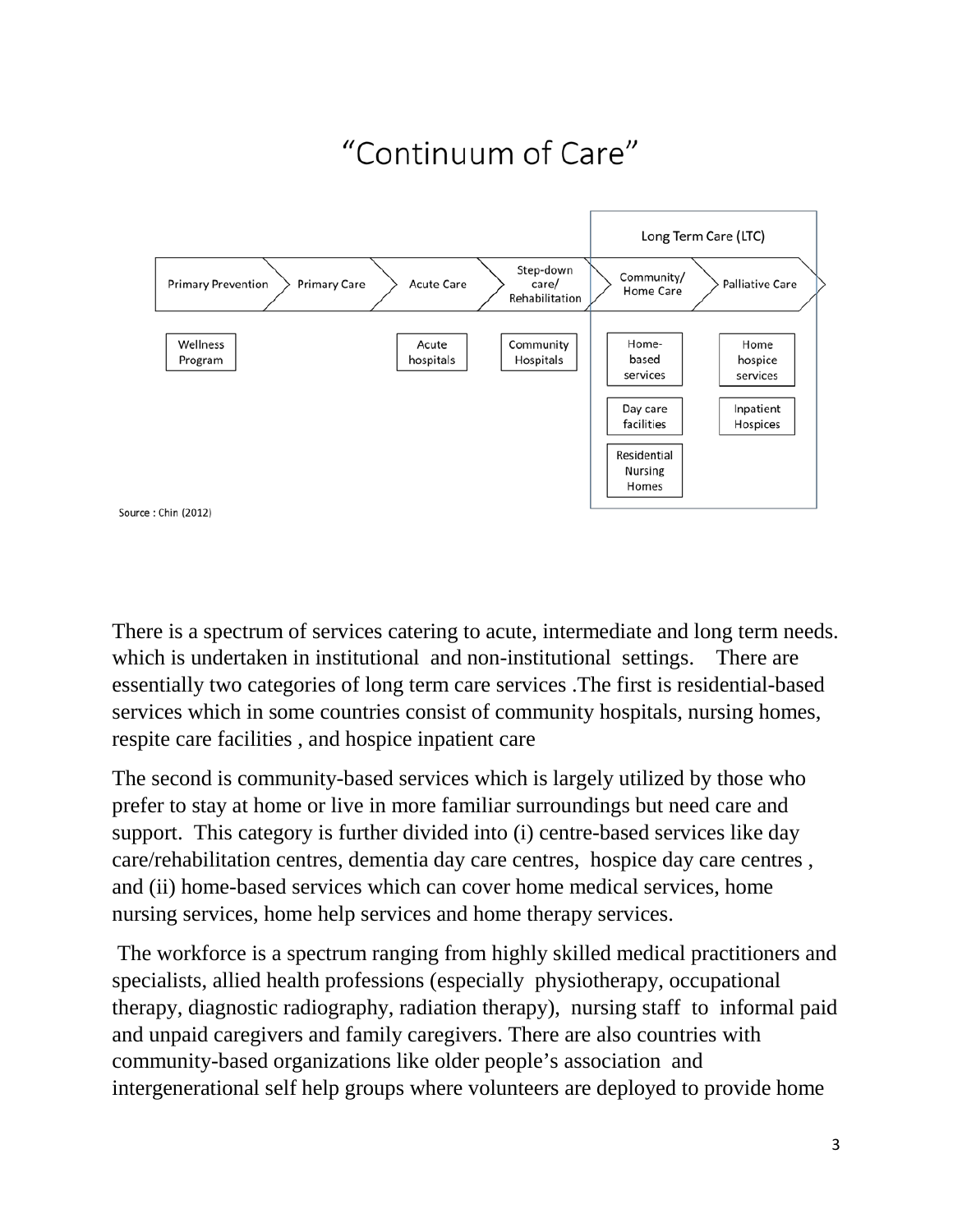caregiving services. There are also non-clinical staff in hospital operations and care coordination etc. as well as a category of care managers and workers in social care. (Kay,2017)

#### **The Decent Work Agenda**

The concept of decent work was introduced by the International Labour Organization (ILO) in 1999 in the following terms : "The primary goal of the ILO today is to promote opportunities for women and men to obtain decent and productive work in conditions of freedom, equity , security and human dignity"(ILO, 1999).

The ILO has established four strategic pillars for the decent work agenda as follows: (i)Employment (ii) Standards and fundamental principles and rights at work (iii)Social Protection (iv)Social Dialogue

A framework on measurement of decent work , comprising 11 indicators has also been proposed, as follows: employment opportunities; adequate earnings and productive work; decent working time; combining work, family and personal life; stability and security and work; equal opportunity and treatment in employment; safe work environment; social security; social dialogue, employers and employees representation; work that should be abolished; economic and social context (ILO 2008).

Against this background, a review of the human resources for caregiving shows a situation which falls short of decent work criteria.

### **The Health Workforce**

The International Labour Organization has estimated that there is a global shortage of health workforce amounting to 18.3 million in the health occupations and 31.8 million in the non-health occupations. Out of the total global shortage, the Asian –Pacific region shortages are estimated to be 56 per cent in the health occupations and 59 percent in non-health health occupations of the total global shortage (Scheil-Adlung 2016)

Almost all countries bemoan the shortage of human resources for providing health services , including long-term care. The shortages have been attributed to supply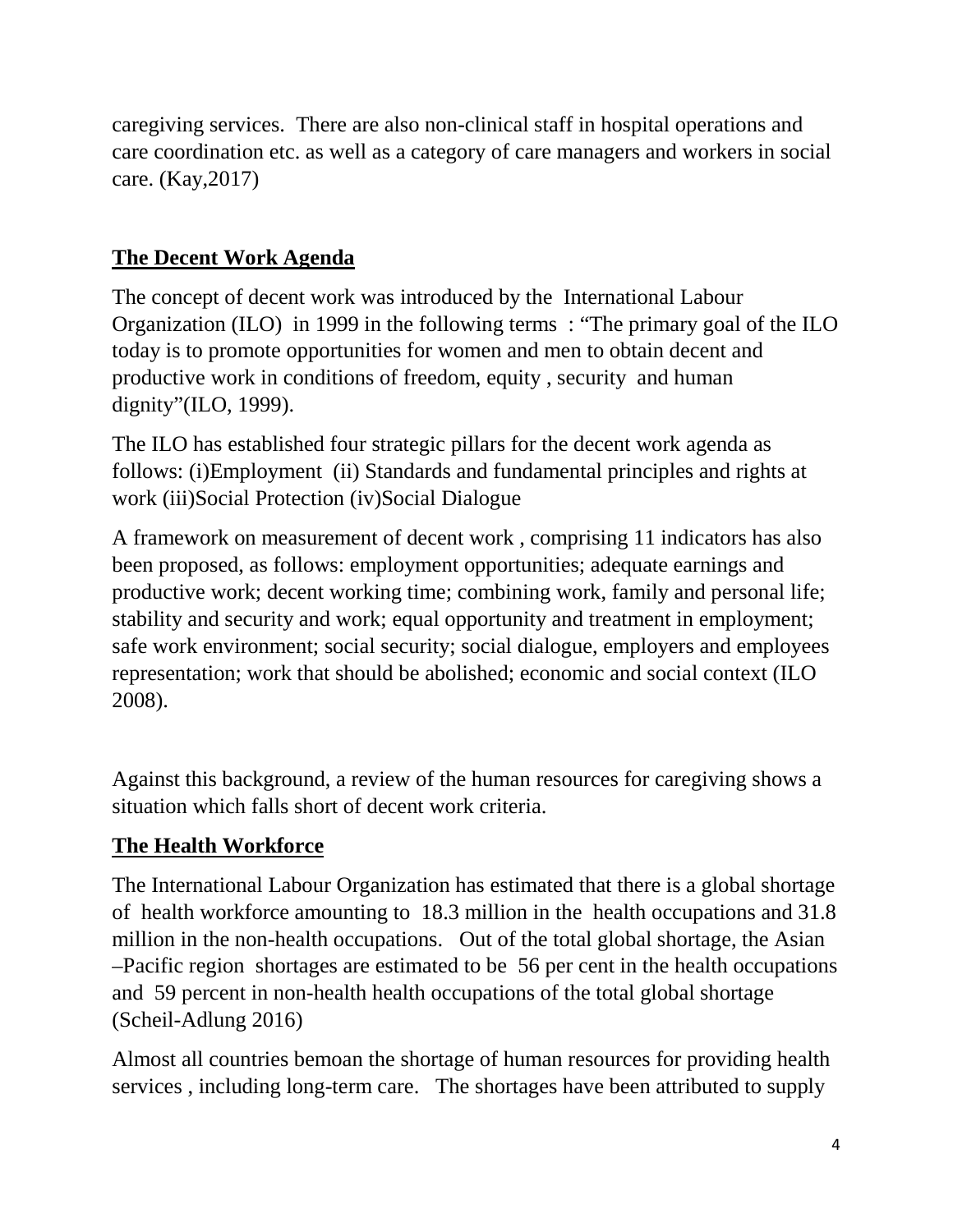inadequacy deriving from an ageing workforce ( largely female), expanded career options for women, recruitment attrition and retention difficulties, and inadequate resources for research and education. Another cluster of discontent related to working conditions including working time ( long hours, shift work, overtime), unsafe working conditions (e.g . "sharps', heavy duties causing injury), low wages and remuneration, low recognition and respect, and replacement by lower skilled assistive personnel (Nevidjon 2011 , Sasat 2013)

A study of the health workforce in the 10 Asean countries showed shortfalls with Cambodia, Indonesia , Laos, Myanmar and Vietnam below the WHO-defined critical shortage threshold ; weak coordination between production of health workers and capacity for employment; disparities in the distribution of health workers with concentration and better conditions in the urban and more prosperous areas.( Kanchanachitra 2011)

#### **Towards making carework decent work**

# **LTC Human Resource Development**

| <b>Ensuring Adequate</b><br><b>Staffing</b>                                                                                                                                                                                                                            | <b>Ensure</b><br><b>Competitive Pay</b>                                                                                            | <b>Raise Capability</b><br>and Skills                                                                                                                                                                                             | Increase<br><b>Efficiency and</b><br><b>Effectiveness</b>                                                                                                                                                                                                                                    |
|------------------------------------------------------------------------------------------------------------------------------------------------------------------------------------------------------------------------------------------------------------------------|------------------------------------------------------------------------------------------------------------------------------------|-----------------------------------------------------------------------------------------------------------------------------------------------------------------------------------------------------------------------------------|----------------------------------------------------------------------------------------------------------------------------------------------------------------------------------------------------------------------------------------------------------------------------------------------|
| • Aged care manpower<br>projections (factor into<br>pipeline planning)<br>•Funding to enable<br>Nursing Homes to<br>improve staff<br>•Secondment<br><b>Framework for AHPs</b><br>and Nurses<br><b>Alternative work</b><br>arrangements (e.g.<br>part-time, flexi-work) | • Job Evaluation<br><b>Exercise to</b><br>determine relative<br>job size vix. acute<br>sector<br>•Funding to<br>address salary gap | • Allow ILTC staff to<br>pursue training in<br>advanced ILTC<br>skills<br>•Facilitate training<br>courses for ILTC<br>institutions<br><b>.Funding for locals</b><br>to do degree-<br>upgrading and basic<br>ILTC training for all | · Process Redesign /<br><b>IT</b> enablement<br>•Job Redesign to<br>enhance job value of<br>nursing/therapy aides<br>•Support technology<br>adoption and<br>innovation to improve<br>productivity<br><b>•Demand</b><br>Aggregation to<br>achieve economies of<br>scale (bulk<br>procurement) |

### **LTC Human Resource Initiatives**

Source : MOH Singapore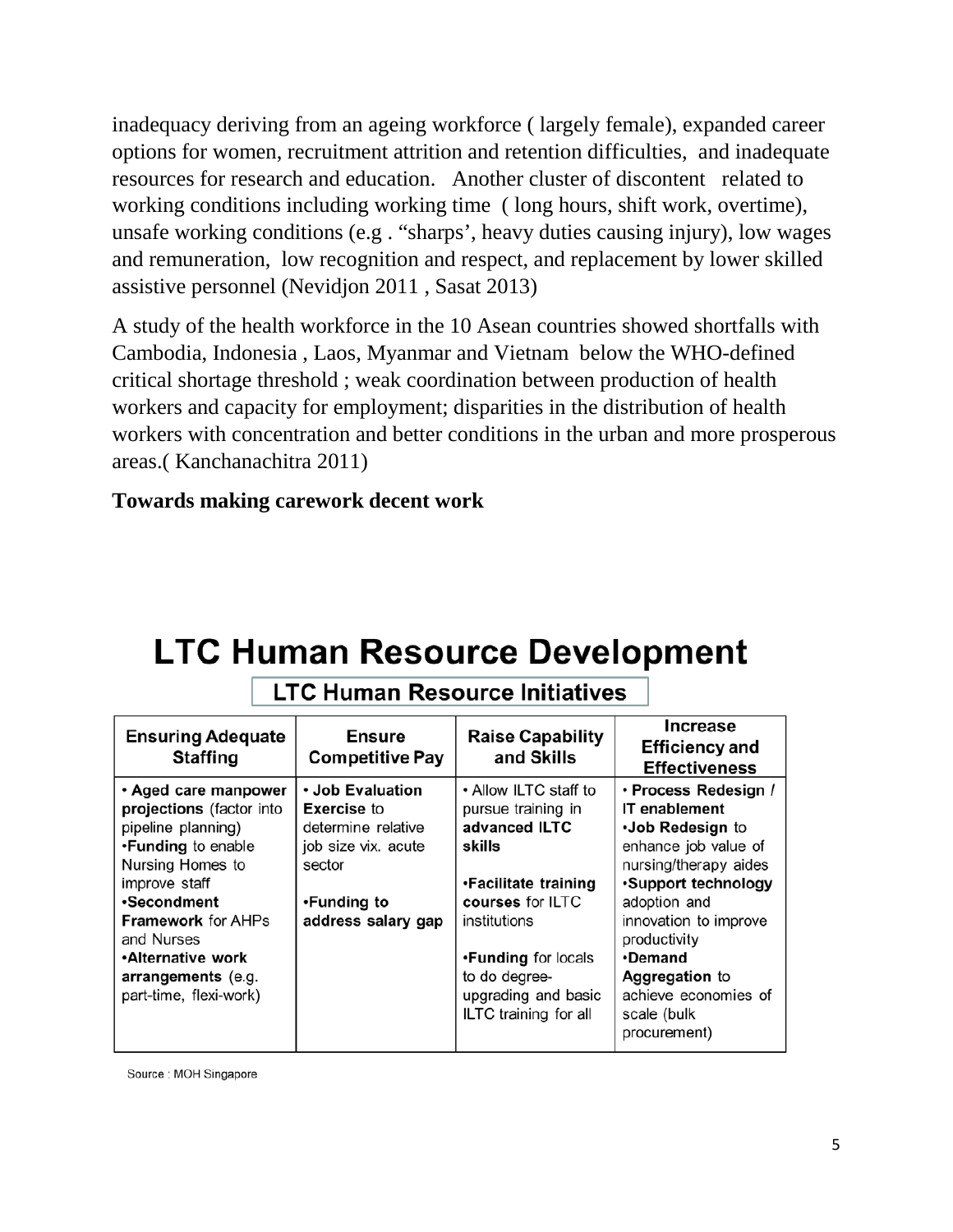#### **Reducing staffing shortage**

Measures which have been taken focus on increasing the supply of caregiving staff especially nursing staff. The starting point should be a health human resource landscape study and health manpower master plan Countries have reported schemes to increase the intake of students , although outcomes have not been encouraging unless undertaken with expanded facilities and availability of qualified faculty . With the view to addressing problems of attrition and retention schemes have been established for career progression, professional development and recognition, and enhanced pay and improved working conditions There are also schemes to recruit part time Basic Care Assistants to free up nurses for clinical duties, professional conversion programmes to convert other disciplines to healthcare etc . There are also been return-to- nursing programmes to enable nursing staff to return to their profession after undertaking refresher training, secondment to other settings requiring care such as from acute hospitals to community-based settings etc

#### **Raising capabilities and enhancing skills**

Training of caregivers is available in many forms and as shown below, countries have their own training programmes with different contents and level of skills and competency. While the differences among training programmes may be too diverse to standardize and harmonize, experts in this field have advocated for national standards, training based on core competencies, certification of care workers, accreditation of curriculum and the need for a career ladder. In some countries, domestic helpers can avail of caregiving training , sometimes with government subsidies. Some caregiver training programmes are as follows:

Republic of Korea – yo-yang-bo-ho-sa ( 240 hours – 80 hours theory, 80 hours practical exercise, 80 hours in nursing homes)

Singapore - WQS certificates ( training by designated training providers)

Philippines - TESDA elder care certificate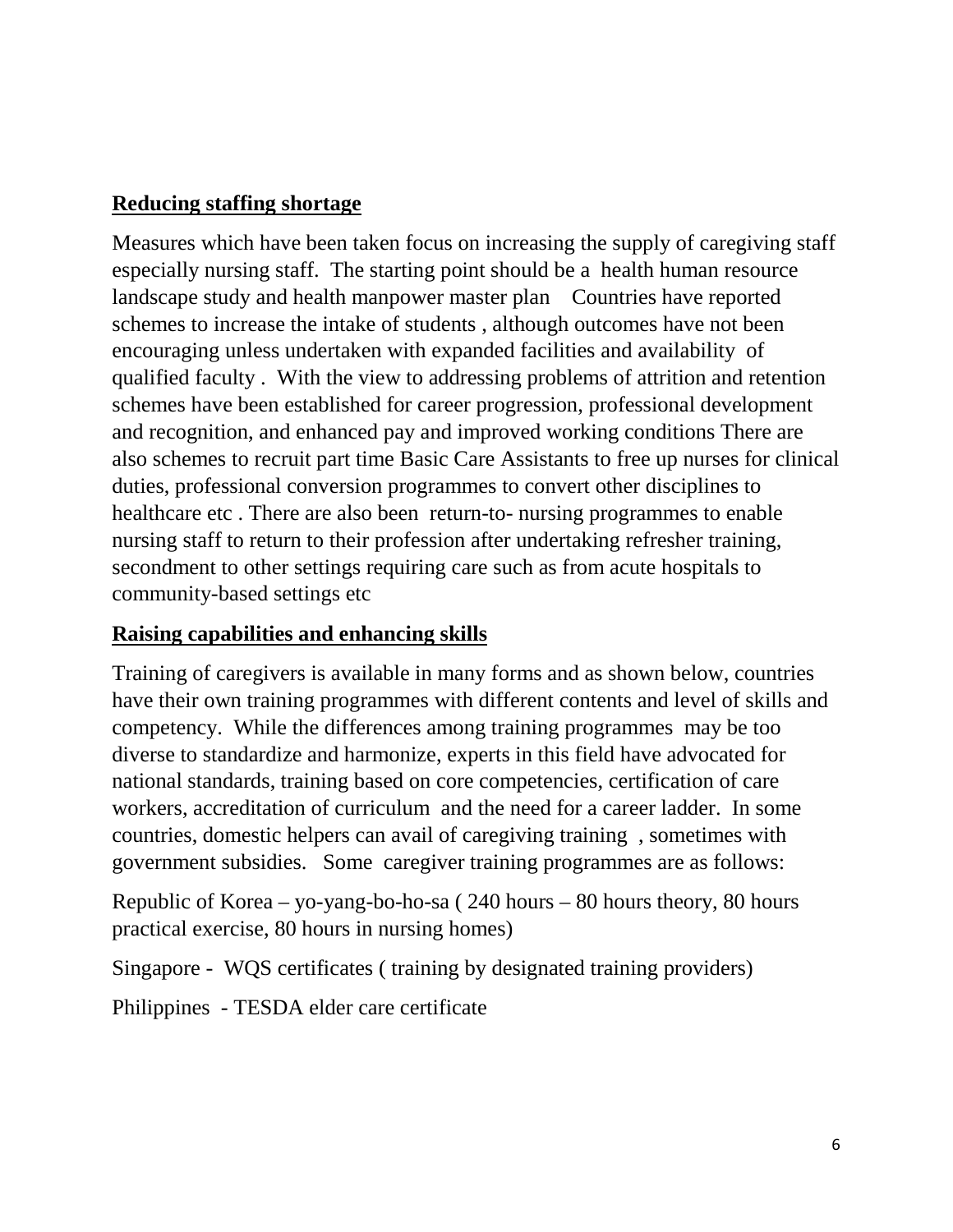

#### **Improve working conditions**

Poor working conditions is one of the most common causes affecting attrition and retention of careworkers. In this regard, international labour standards are available to provide benchmarks. Relevant ILO conventions for caregiving would include Conventions 106, 132, 149 ( nurses), 156 ( family responsibilities ) 171 and 175.

There are also relevant national labour laws and standards governing working condition, although in many countries abiding by the law and prosecuting nonconformity would be a challenge.

There are also trends towards improving working conditions such as moving from 3 eight hours work shift to 2 twelve hours shifts

Flexiwork including flexi-time , part time work, job sharing would also provide alternatives and options for improving working hours.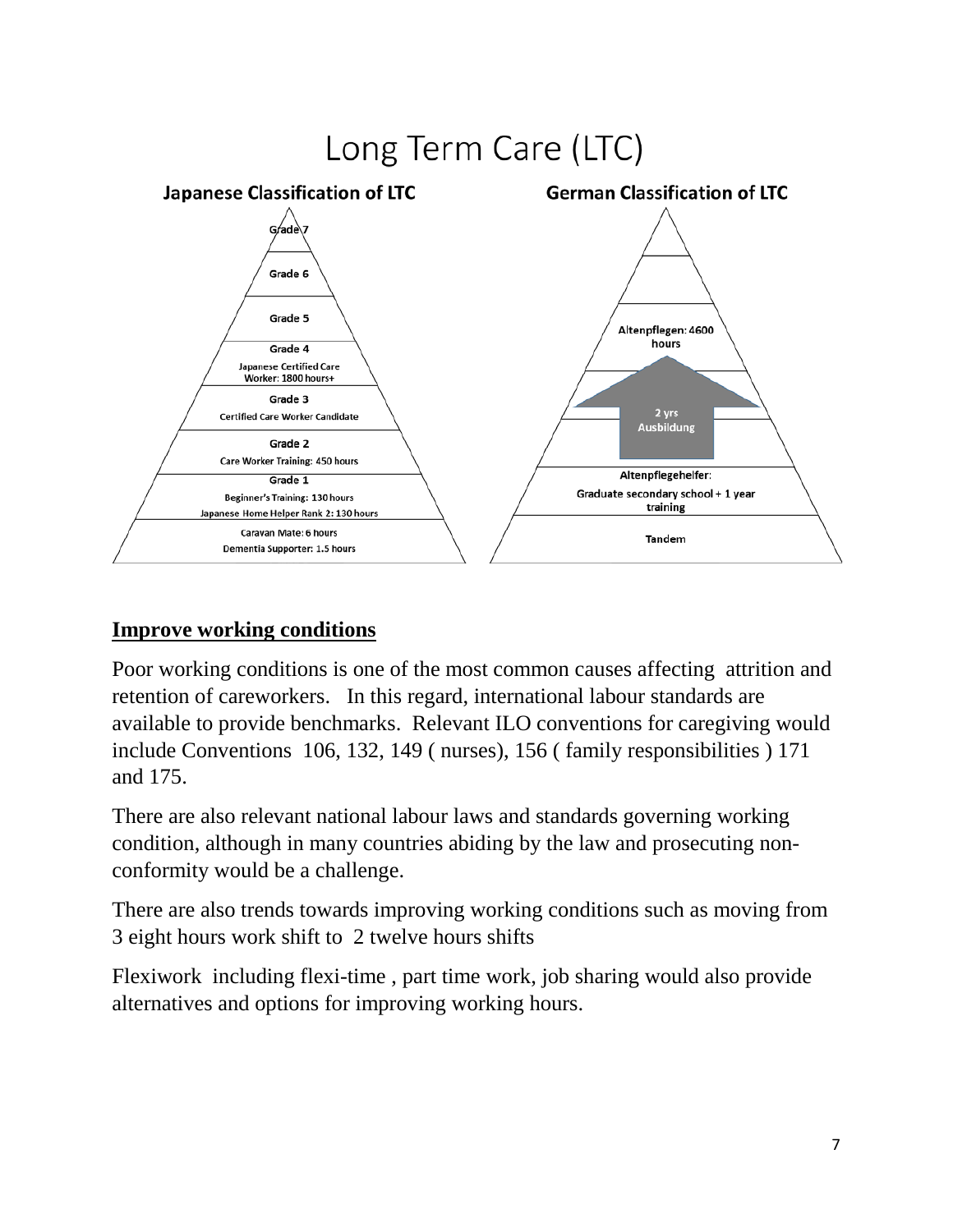#### **Addressing low wages and remuneration**

In many countries, especially developing countries, the issue of low wages and remuneration are crucial to the retention of the caregiving workforce. As caregiving covers a spectrum of health workers, large wage variations reflect skill levels, qualifications and education.

Measures for determination of wage levels would include job evaluations covering job size and scope . Enhancement of wage levels would also be brought about by skills upgrade, progression up the career ladder etc.

With the current need and shortage of caregivers, wage levels can leverage on the market-place at the local, national and even global level

As caregiving is often perceived as "female work' and thus undervalued, measures to challenge this perception as sexism can be explored, possibly in collaboration with gender advocates and experts.

#### **Technology**

In caregiving, technology will provide the tools to increase efficiency and effectiveness , and enable caregivers to add value to their work. Technology can enable processes to be redesigned such as through analytics . Job redesign can ease physically demanding task and minimize injuries. Technology can also reduce geographic barriers such as the urban-rural divide, and facilitate inter-professional collaboration. Telehealth, telerehabilitation, telemonitoring, surveillllance can play important roles in caregiving. Other advances will be innovations in elearning , communications, and digital healthcare market place .Although there will be obstacles of privacy and digital exclusion and lack of literacy among the elderly, technology has the potential to propel caregiving into decent work with enhanced skill levels and better working conditions

#### **Social Protection**

Governments in the Asia and Pacific region are strengthening social protection coverage. 21 out of 26 countries ( for which data is available) have increased social protection spending in the last two decades. However, only 30 per cent of persons above retirement age receive an old age pension. 8 out of 10 workers are not covered under a pension scheme.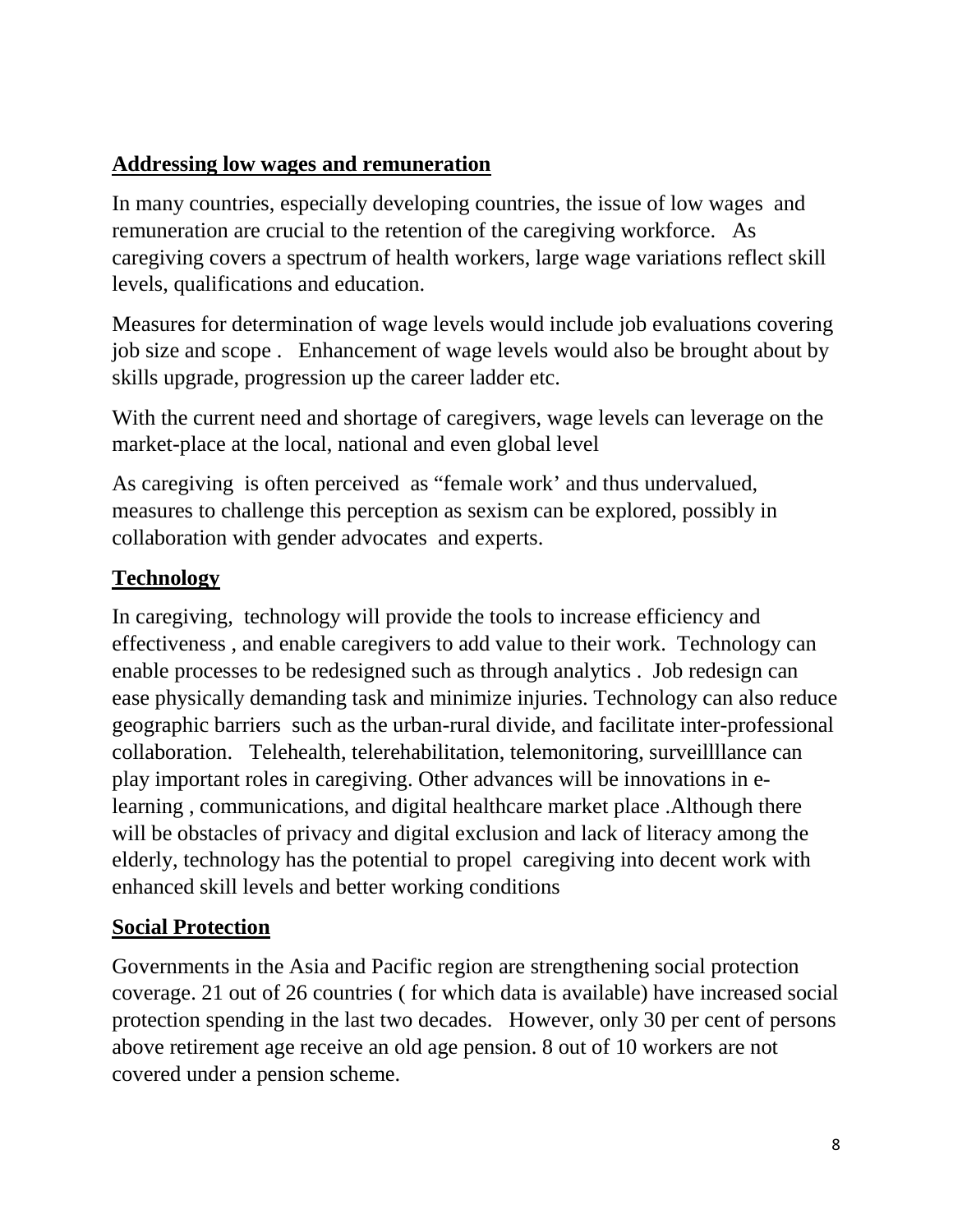Pension schemes are fragmented with a mixture of military/civil service and formal employment schemes as well a small informal sector scheme and in some countries, also a social pension scheme

80 per cent of the population in the ESCAP region have no access to affordable health care and out of pocket health expenditures are among the highest in the world

Proposed measures to enhance social protection include anchoring social protection in a rights-based foundation, prioritize investments in social protection, strengthen taxation systems to finance social protection and explore innovative financing measures such as using sovereign wealth funds, "sin tax" (ESCAP 2011)

### **Social dialogue**

Caregivers are organized in various forms:

(i)Professional bodies and councils – medical councils, nursing councils ,which serve for certification, standards setting, disciplinary action, negotiations on working conditions

(ii)Organizations of other heath service personnel e.g. Healthcare services employees union

(iii) Organizations/collectives/networks of domestic workers , migrant domestic workers( e.g. Migrant Workers Rights Network for migrant workers from Myanmar working in Thailand) which serve roles of protection, and advocacy

Engagement in social dialogue and consultations between members and employers although undertaken, are often guarded. In some countries, common industrial action such as protests and demonstrations are strongly discouraged or regulated. Context is thus very important for collective action and social dialogue

#### **Conclusion**

As caregiving covers a spectrum of health workers, it would appear that at the higher skill end, medical personnel like physicians can be considered to have decent work. However, for the majority of caregivers, the four strategic pillars of the decent agenda would require policy changes and support from multistakeholders before caregiving can be considered decent work.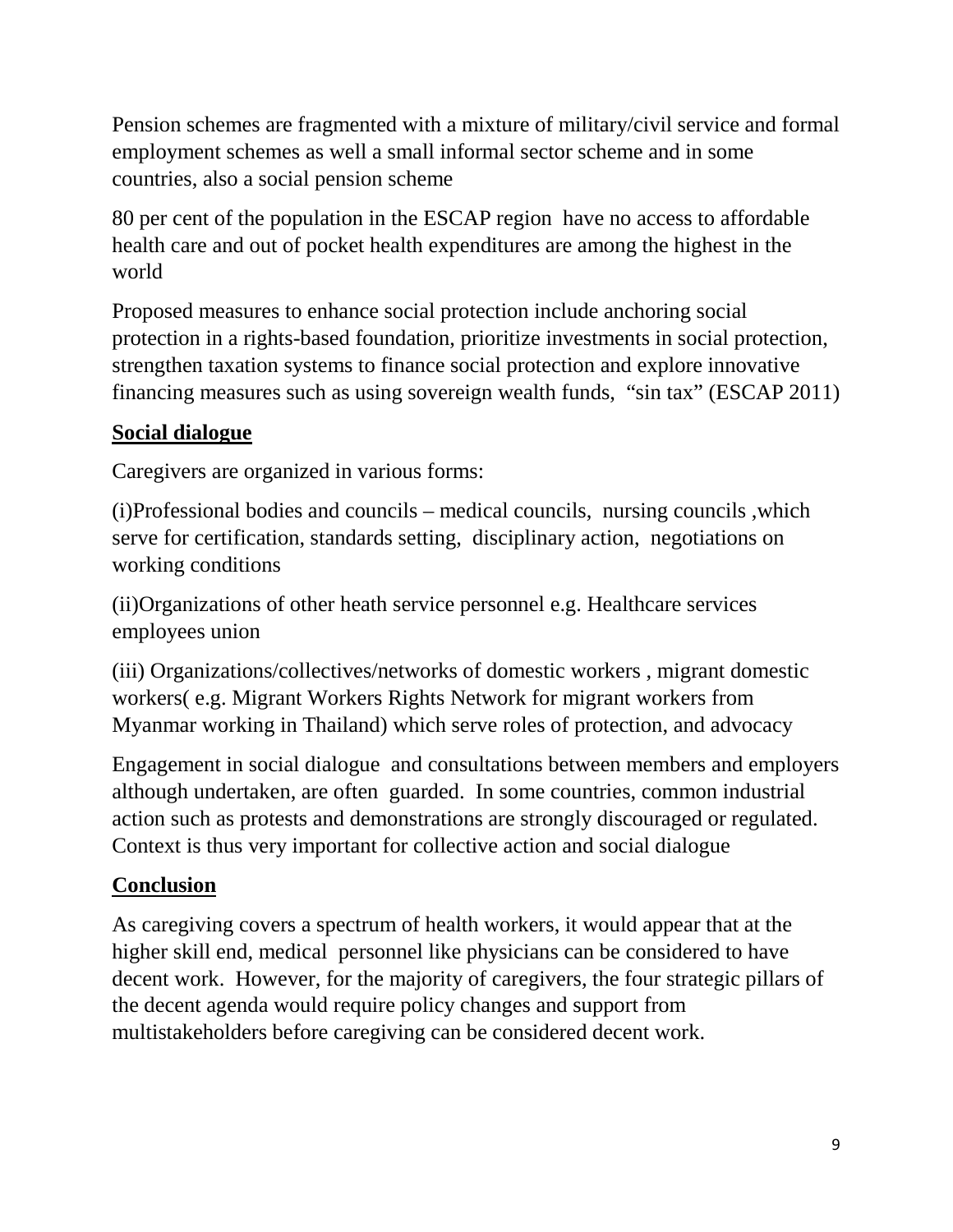#### **References**

Chongsuvivatwong,V.,and others (2011) Health and health-care systems in Southeast Asia:Diversity and transitions, The Lancet, Vol 377, pp429-437

Kanchanachitra , C. and others (2011) Human resources for health in Southeast Asia: shortages, distributional challenges,and international trade in health services, The Lancet Vol 377 ( 2011) 769-781

Kay, T (2017) Human Resource Requirements for Meeeting the Needs of Ageing Societies, Asia-Pacific Population Journal Vol 32, No 1,Augsut 2017 pp51-73

International Labour Organization (1999) Decent Work. Report of the Director General to the 87<sup>th</sup> session of the International Labour Confernce . Geneva

\_\_\_\_\_\_\_\_\_\_\_(2008 ) Chairperson's report. Tripartite Meeting of expert on the Measrement of Decent Work , Geneva ,8-10 Sept. Geneva

\_\_\_\_\_\_\_\_\_\_\_(2016) Decent Work for migrant domestic workers. Moving the Agenda Forward Geneva

\_\_\_\_\_\_\_\_\_\_\_(2017) Improving Employment and Working Comditions in Health Services. Geneva

Nevidjon,B. and Erickson,J.I. ( 2001) The Nursing Shortage:Solutions for the Short and Long Term: Online Journal of Issues in Nursing, Vol No 1 Availabe from [www.nursingworld.org/MainM](http://www.nursingworld.org/Main)enuCategories/ANAM Marketplace/ANA Periodicals/OJIN/TableofContents/Volume62001/No1Jan0/NursingShortageSoluti ons.aspx

Sasat S et al Long-term care institutions in Thailand , Journal of Health Research, Vol 27, No. 6 (2013)

Sasat S, Bowers B Spotlight Thailand Gerontologist (2013)53(5) 711-71

Scheil-Adlung Xenia (2016) Long-term care protection for older persons :Areview of coverage deficits in 46 countries, ESS –Working Paper No 50, Internatioanbl Labour Organization , Geneva